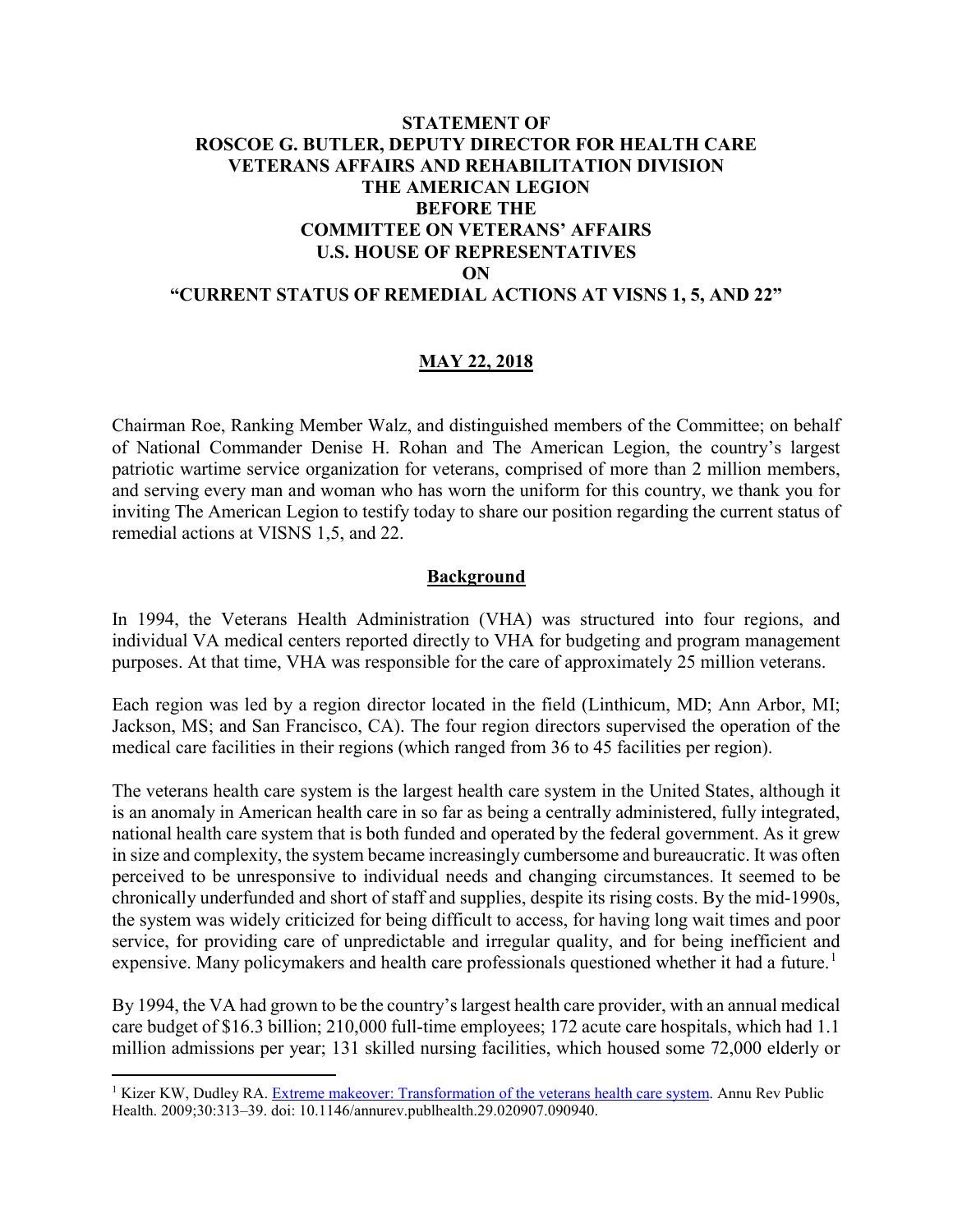severely disabled adults; 39 domiciliaries (residential care facilities), which cared for 26,000 persons per year; 350 hospital-based outpatient clinics, which had 24 million annual patient visits; and 206 counseling facilities, which provided treatment for posttraumatic stress disorder (PTSD). The VHA also partnered with almost all states to fund state-owned skilled nursing facilities for elderly veterans and administered a contract and fee-basis care program paying for ∼\$1 billion of out-of-network services each year.<sup>[2](#page-1-0)</sup>

The VHA was a system based on inpatient care, in contrast to substantially less expensive and patient-friendly ambulatory care. Specialists rather than primary-care physicians dominated the workforce. Finally, like many publicly funded health systems throughout the world, the client base was increasingly needy and growing in numbers.

There was widespread consensus that the veterans health care system needed a major overhaul but little agreement about how to effect the change. Further, the system had to remain fully operational while it was being overhauled.

In 1994, President Bill Clinton appointed Dr. Kenneth Kizer as VA Undersecretary for Health. Dr. Kizer inherited an organization famous for low quality, difficult to access, and high-cost care.<sup>[3](#page-1-1)</sup> Under new leadership recruited from outside the system—the first time this had occurred in more than 30 years—a plan to radically transform VA health care was developed in the winter of 1994– 1995, vetted with the Congress (as required by law) and the VA's myriad stakeholders in the spring and summer of 1995, and launched in October 1995.[4](#page-1-2)

In March 1995, Dr. Kizer submitted a plan to Congress titled *The Vision for Change* - *A Plan to Restructure the Veterans Health Administration*. [5](#page-1-3) The reorganization plan was the first step in VHA becoming a more efficient and patient-centered health care system.

This new structure intended to decentralize decision-making authority regarding how to provide care and integrate the facilities to develop an interdependent system of care through a new structure – the Veterans Integrated Service Network (VISN). The VISN's primary function was to be the basic budgetary and planning unit of the veterans' health care system.

Dr. Kizer's plan suggested that the number of staff needed to manage a VISN would range between seven and ten full-time employees initially, which over the years ballooned to 220 employees working at the VISN. The geographical boundaries for each new VISN were defined based on natural patient referral patterns at VA medical centers and outpatient clinics, the number of enrolled veterans in the system, and the type of facilities needed to provide care.<sup>[6](#page-1-4)</sup>

<span id="page-1-0"></span> $\overline{a}$ <sup>2</sup> Kizer KW, Dudley RA. [Extreme makeover: Transformation of the veterans health care system.](https://www.annualreviews.org/doi/pdf/10.1146/annurev.publhealth.29.020907.090940) Annu Rev Public Health. 2009;30:313–39. doi: 10.1146/annurev.publhealth.29.020907.090940.

<span id="page-1-1"></span><sup>3</sup> <https://rogerlmartin.com/docs/default-source/Articles/incentives-governance/aligningthestars>

<span id="page-1-2"></span><sup>4</sup> Kizer KW, Dudley RA. [Extreme makeover: Transformation of the veterans health care system.](https://www.annualreviews.org/doi/pdf/10.1146/annurev.publhealth.29.020907.090940) Annu Rev Public Health. 2009;30:313–39. doi: 10.1146/annurev.publhealth.29.020907.090940.

<span id="page-1-3"></span><sup>&</sup>lt;sup>5</sup> https://www.va.gov/HEALTHPOLICYPLANNING/vision for change.asp

<span id="page-1-4"></span><sup>6</sup> <https://www.burr.senate.gov/imo/media/doc/VISNAct.pdf>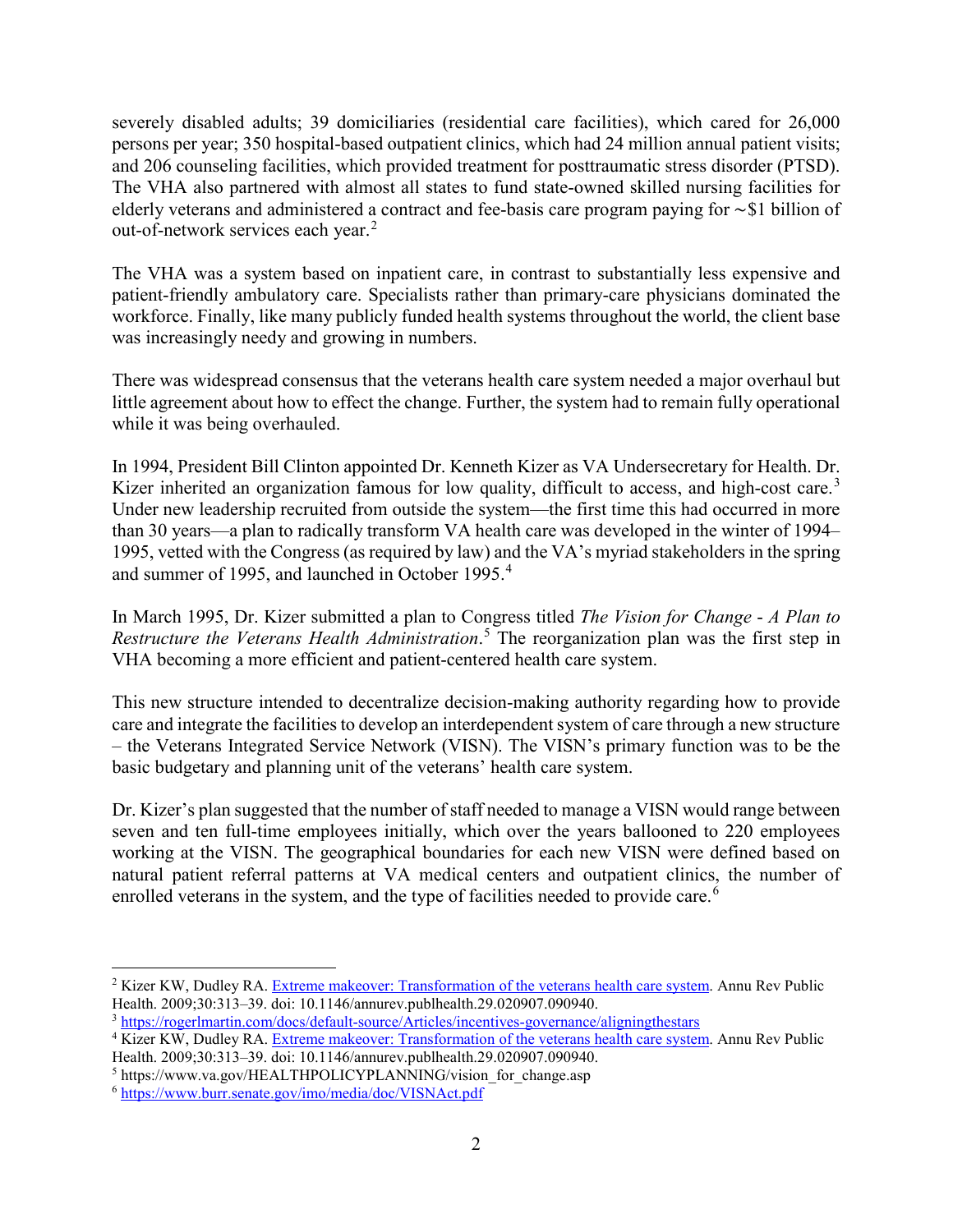In September 1995, Congress authorized VA to implement the plan. The 22 network directors were officially named on September 21, 1995. VISN Directors began assuming their new positions in October 1995, and all were on board by January 29, 1996. The transition of operations from the regional offices to the networks commenced in October 1995.

In October 1995, the restructuring of VHA headquarters also begun. Restructuring included eliminating certain positions and offices, reorganizing other offices and functions, and establishing new offices of Policy, Planning and Performance; Chief Information Officer; and Employee Education. In addition, the Chief Network Officer became part of the integrated Office of the Under Secretary for Health.

At the same time VHA was tasked with implementing Dr. Kizer's VISN for Change, it also had the daunting task of implementing one of the most dramatic legislative changes impacting veterans health care in the 20<sup>th</sup> century, *The Veterans' Health Care Eligibility Reform Act of 1996.*<sup>[7](#page-2-0)</sup> This law was enacted to help VA improve its management of care and provide this care in more costeffective ways; it also sought to increase veterans' equity of care. To improve cost-effectiveness, the act allowed VA to provide needed hospital care and health care services to veterans in the most clinically appropriate setting.

Since then, VISN staff and functions have expanded way beyond the original intent of Dr. Kizer's *Vision for Change*. Since the creation of VISNs in 1995, there has been a significant shift in veterans' demographics and geographically where they access care; however, VA has not reassessed the VISN structure.

In September 2016, the Government Accountability Office (GAO) issued a report entitled *VA Health Care*: *Processes to Evaluate, Implement, and Monitor Organizational Structure Changes Needed.* GAO reported that internal and external reviews of VHA operations have identified deficiencies in its organizational structure and recommended changes that would require significant restructuring to address, including eliminating and consolidating program offices and reducing VHA central office staff. However, VHA does not have a process that ensures recommended organizational structure changes are evaluated to determine appropriate actions and implemented.<sup>[8](#page-2-1)</sup>

For example, VHA chartered a task force to develop a detailed plan to implement selected recommendations from the independent assessment of VHA's operations required by the *Veterans Access, Choice, and Accountability Act of 2014*. [9](#page-2-2) It found, among other things, that VHA central office programs and staff had increased dramatically in recent years, resulting in a fragmented and "siloed" organization without any discernible improvement in business or health outcomes. It recommended restructuring and downsizing the VHA's central office.<sup>[10](#page-2-3)</sup> The task force of 18 senior VA and VHA officials conducted work over six months, but did not produce a documented

 $\overline{a}$ <sup>7</sup> <https://www.congress.gov/bill/104th-congress/house-bill/3118>

<span id="page-2-1"></span><span id="page-2-0"></span><sup>8</sup> GAO report (Oct 27, 2016): [VA Health care: Processes to Evaluate, Implement, and Monitor Organizational](https://www.gao.gov/products/GAO-16-803)  [Structure Changes Needed](https://www.gao.gov/products/GAO-16-803)

<span id="page-2-2"></span><sup>9</sup> <https://www.congress.gov/bill/113th-congress/house-bill/3230>

<span id="page-2-3"></span><sup>&</sup>lt;sup>10</sup> [https://www.va.gov/opa/choiceact/documents/assessments/integrated\\_report.pdf](https://www.va.gov/opa/choiceact/documents/assessments/integrated_report.pdf)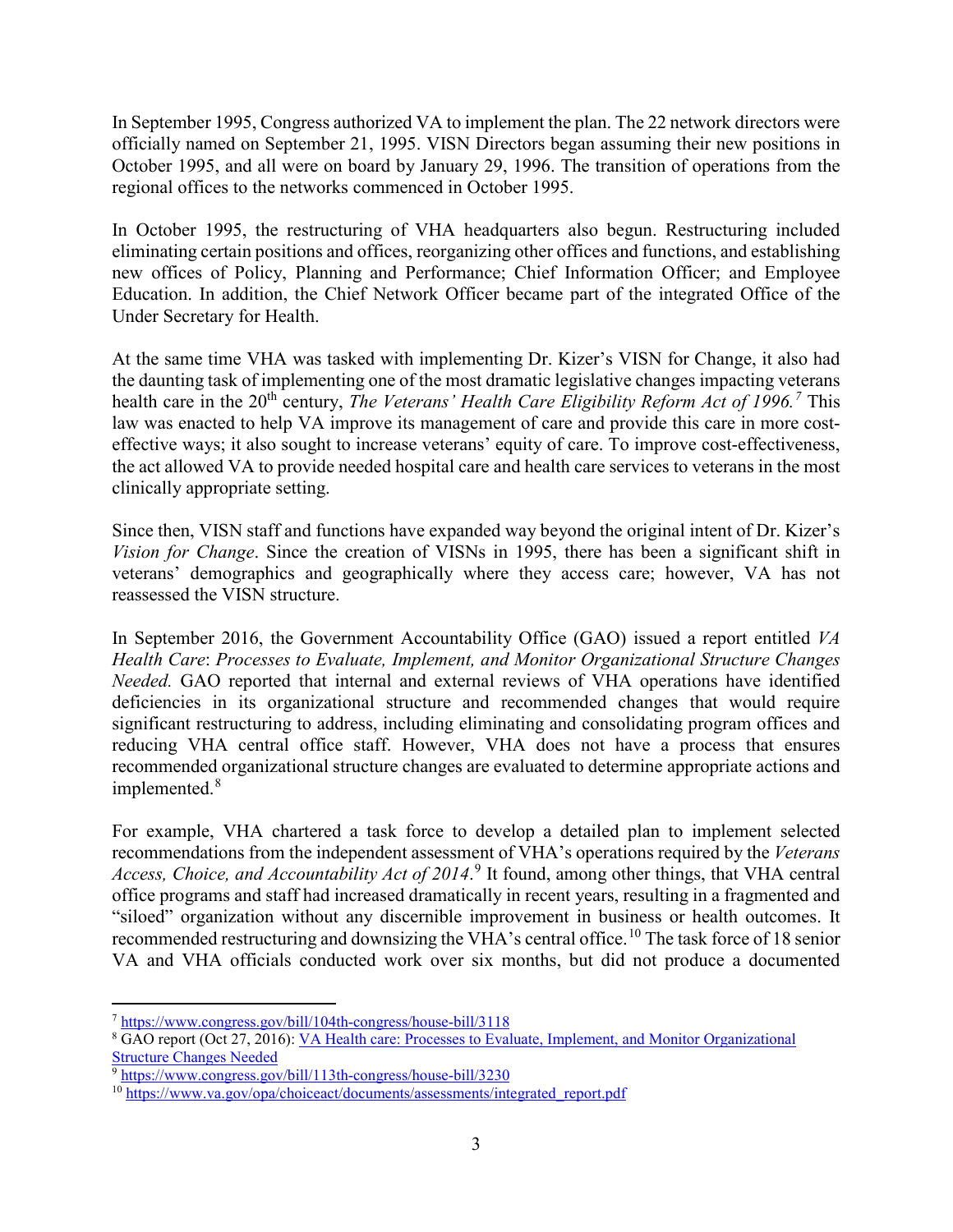implementation plan or initiate implementation of the recommendations. Without a process that documents the assessment, approval, and implementation of organizational structure changes, VHA cannot ensure that it is making appropriate changes, using resources efficiently, holding officials accountable for taking action, and maintaining documentation of decisions made.

In October 2015, VHA began to implement a realignment of its VISN boundaries, which involves decreasing the number of VISNs from 21 to 18 and reassigning some VA medical centers (VAMC) to different VISNs. VHA officials anticipate this process will be completed by the end of fiscal year 2018. VHA officials on the task force implementing the realignment told GAO they thought VISNs could implement the realignment independently without the need for close monitoring. VHA also did not provide guidance to address VISN and VAMC challenges that could have been anticipated, including challenges with services and budgets, double-encumbered positions (two officials in the same position in merging VISNs), and information technology. Further, VHA officials said they do not have plans to evaluate the realignment. VHA's actions are inconsistent with federal internal control standards for monitoring (management should establish monitoring activities, evaluate results, and remediate identified deficiencies) and risk assessment (management should identify, analyze, and respond to changes that could affect the system). Without adequate monitoring, including a plan for evaluating the VISN realignment, VHA cannot be certain that the changes are effectively addressing deficiencies; nor can it ensure lessons learned can be applied to future organizational structure changes.

In March 2018, former VA Secretary David Shulkin announced his plan to reorganize the department's central office by May  $1<sup>11</sup>$  $1<sup>11</sup>$  $1<sup>11</sup>$  May 1<sup>st</sup> has come and gone, but the reorganization has not occurred. A statement from Dr. Shulkin's March 2018 release, he stated:

"*The VISN model was put in place close to 20 years ago, a very innovative model that has served VA well," Shulkin said. "But like any business, the times change, the needs change and it's time for us to look at how we operate our networks differently to get the type of accountability that's needed to make sure we don't see the failures that we saw here in the Washington, D.C. VA."*

Dr. Shulkin also discussed the appointment of a special team to work with its national leadership council to develop a nationwide reorganization plan for its 23 VISNs, which was due to the secretary by July  $1<sup>12</sup>$  $1<sup>12</sup>$  $1<sup>12</sup>$ 

On March 8, 2018, Dr. Shulkin announced the appointment of a new executive in charge, Bryan Gamble, to oversee three VISNs: the New England Health Care System and the Capitol Health Care Network, which includes Washington, D.C., and parts of Maryland and Virginia, as well as the Desert Pacific Healthcare Network in California, New Mexico and Arizona.<sup>[13](#page-3-2)</sup>

<span id="page-3-0"></span> $\overline{a}$ <sup>11</sup> [https://www.usatoday.com/story/news/politics/2018/03/07/va-chief-consolidates-oversight-23-va-hospitals-start](https://www.usatoday.com/story/news/politics/2018/03/07/va-chief-consolidates-oversight-23-va-hospitals-start-restructuring-effort/404632002/)[restructuring-effort/404632002/](https://www.usatoday.com/story/news/politics/2018/03/07/va-chief-consolidates-oversight-23-va-hospitals-start-restructuring-effort/404632002/)

<span id="page-3-1"></span> $\frac{12 \text{ https://www.dav.org/learn-more/news/2018/va-secretary-announces-immediate-transformations-in-wake-of$ [scathing-ig-report/](https://www.dav.org/learn-more/news/2018/va-secretary-announces-immediate-transformations-in-wake-of-scathing-ig-report/)

<span id="page-3-2"></span><sup>&</sup>lt;sup>13</sup> [https://federalnewsradio.com/veterans-affairs/2018/03/shulkin-promises-reorganization-plan-for-va-central-office](https://federalnewsradio.com/veterans-affairs/2018/03/shulkin-promises-reorganization-plan-for-va-central-office-after-troubling-ig-report/)[after-troubling-ig-report/](https://federalnewsradio.com/veterans-affairs/2018/03/shulkin-promises-reorganization-plan-for-va-central-office-after-troubling-ig-report/)